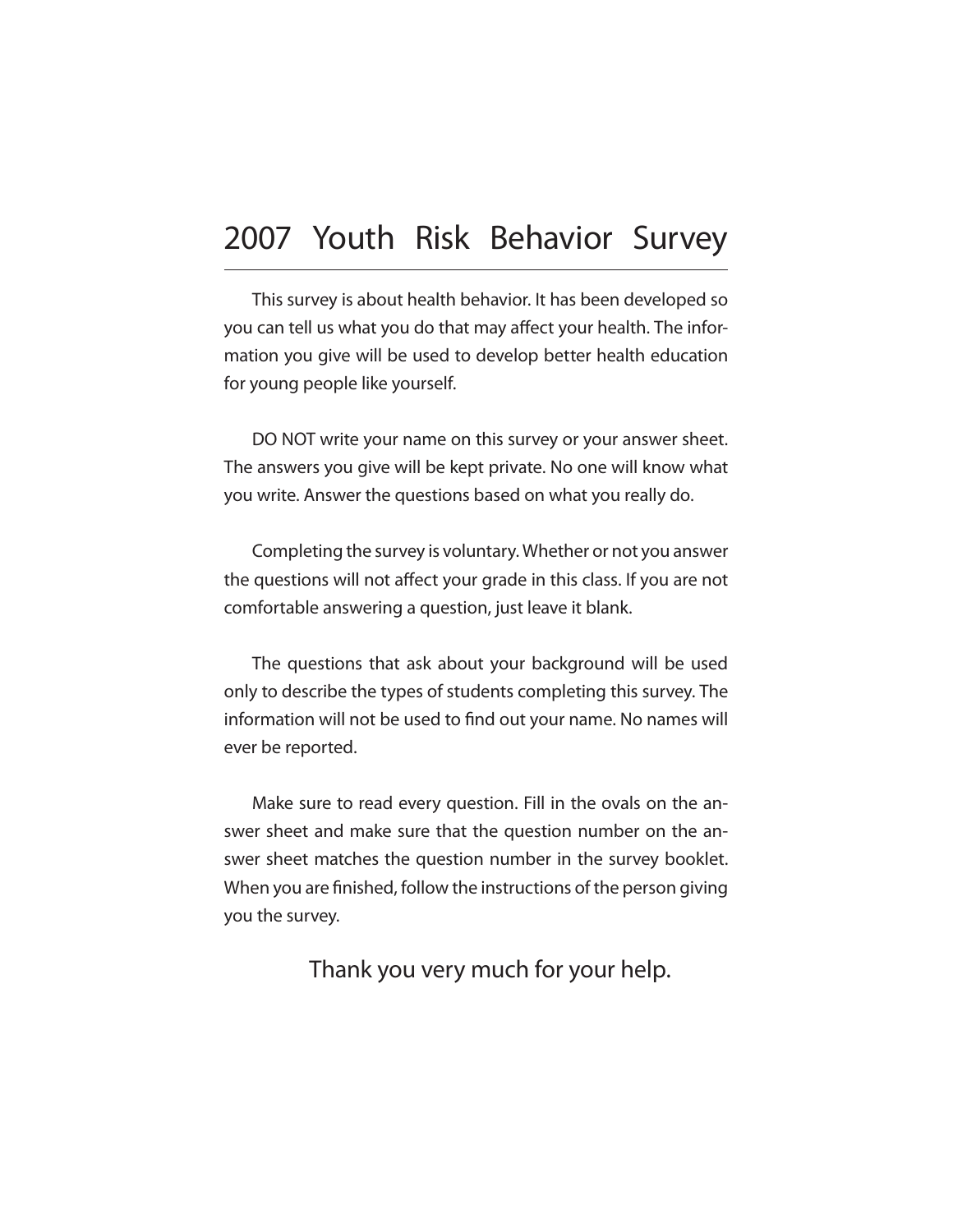## DIRECTIONS

- **B** Use a #2 pencil only.
- **Answer only on answer sheet.**
- Make dark marks.
- $\Box$  Fill in a response like this:  $\Box$  1.  $\boxtimes$



**Natural To change your answer, erase completely.** 

What is your zip code?

How tall are you without your shoes on?

How much do you weigh without your shoes on?

- 1. How old are you?
	- 1. 12 years old or younger
	- 2. 13 years old
	- 3. 14 years old
	- 4. 15 years old
	- 5. 16 years old
	- 6. 17 years old
	- 7. 18 years old or older
- 2. What is your sex?
	- 1. Female
	- 2. Male
- 3. Which of the following best describes you?
	- 1. Heterosexual (straight)
	- 2. Gay or lesbian
	- 3. Bisexual
	- 4. Not sure
	- 5. None of the above
- 4. In what grade are you?
	- 1. 9th grade
	- 2. 10th grade
	- 3. 11th grade
	- 4. 12th grade
	- 5. Ungraded or other grade
- 5. Are you Hispanic or Latino?
	- 1. Yes
	- 2. No
- 6. What is your race? (Select one or more responses.)
	- 1. American Indian or Alaska Native
	- 2. Asian
	- 3. Black or African American
	- 4. Native Hawaiian or Other Pacific Islander
	- 5. White
- 7. How long have you lived in the United States? 1. Less than one year
	- 2. 1 to 3 years
	- 3. 4 to 6 years
	- 4. 7 or more years
- 8. Is there at least one teacher or other adult in this school that you can talk to if you have a problem?
	- 1. Yes
	- 2. No
	- 3. Not sure

The next 5 questions ask about personal safety.

- 9. When you rode a bicycle during the past 12 months, how often did you wear a helmet?
	- 1. I did not ride a bicycle during the past 12 months
	- 2. Never wore a helmet
	- 3. Rarely wore a helmet
	- 4. Sometimes wore a helmet
	- 5. Most of the time wore a helmet
	- 6. Always wore a helmet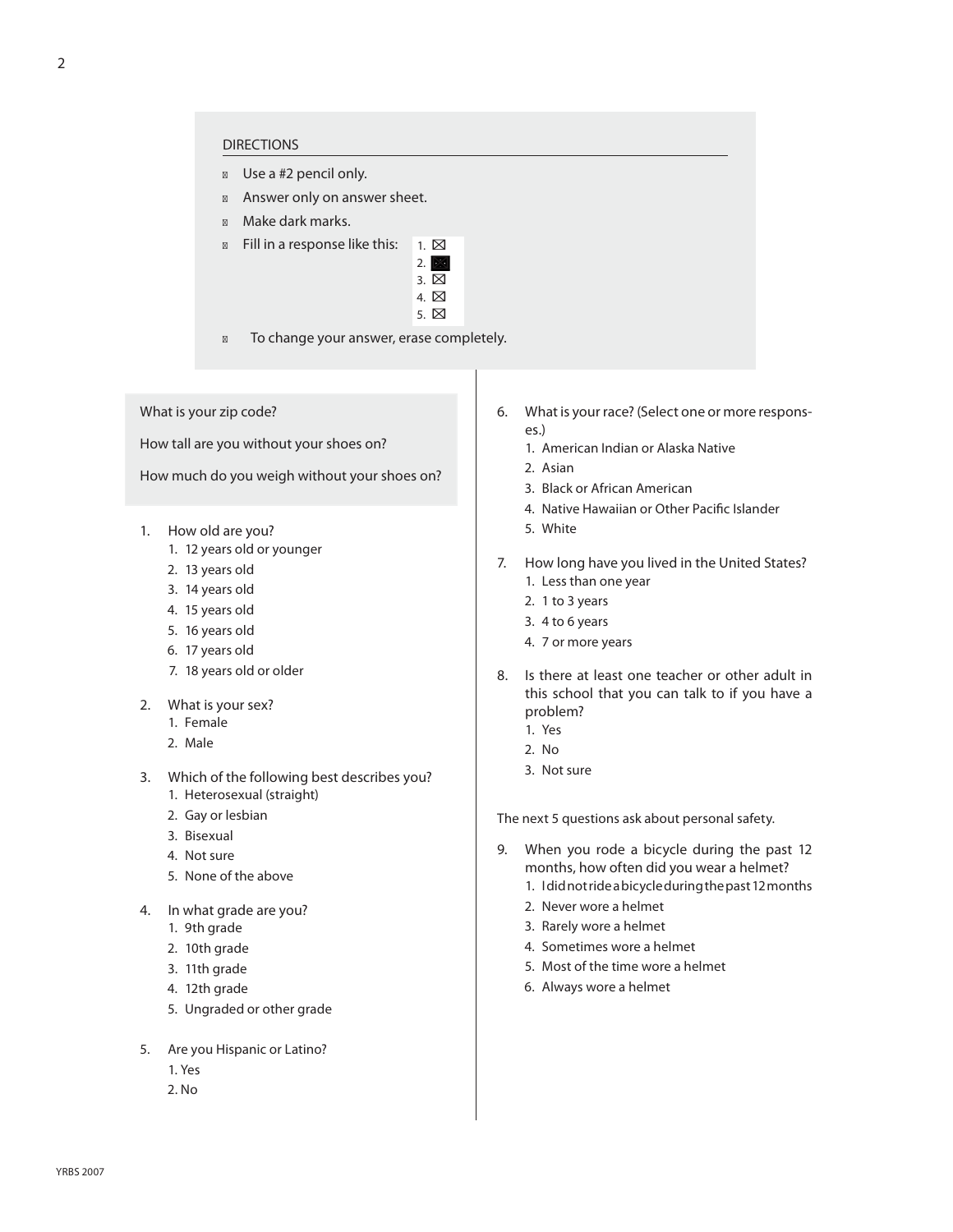- 10. How often do you wear a seat belt when riding in a car driven by someone else?
	- 1. Never
	- 2. Rarely
	- 3. Sometimes
	- 4. Most of the time
	- 5. Always
- 11. During the past 30 days, how many times did you ride in a car or other vehicle driven by someone who had been drinking alcohol?
	- 1. 0 times
	- 2. 1 time
	- 3. 2 or 3 times
	- 4. 4 or 5 times
	- 5. 6 or more times
- 12. During the past 30 days, how many times did you drive a car or other vehicle when you had been drinking alcohol?
	- 1. 0 times
	- 2. 1 time
	- 3. 2 or 3 times
	- 4. 4 or 5 times
	- 5. 6 or more times
- 13. How often do you feel safe and secure in your neighborhood?
	- 1. Never
	- 2. Rarely
	- 3. Sometimes
	- 4. Most of the time
	- 5. Always

The next 7 questions ask about harassment at school. Harassment can include threatening; bullying; name calling or obscenities; offensive notes or graffiti; exclusion from groups; unwanted attention or unwanted touching; and physical assault.

- 14. During the past 12 months, have you ever been harassed at school (or on the way to or from school)?
	- 1. Yes
	- 2. No
- 15. During the past 12 months, in which of the following school locations have you been harassed? (Select all that apply)
	- 1. Inside the school building
	- 2. Outside on school grounds
	- 3. At a school-sponsored event after school hours
	- 4. On the school bus
	- 5. On the way to or from school (not on bus)
	- 6. Have never been harassed at school
- 16. During the past 12 months, have you ever been harassed at school (or on the way to or from school) because of your race or ethnic origin?
	- 1. Yes
	- 2. No
- 17. During the past 12 months, have you ever been harassed at school (or on the way to or from school) because someone thought you were gay, lesbian or bisexual?
	- 1. Yes
	- 2. No
- 18. During the past 12 months, have you ever been harassed at school (or on the way to or from school) because of your religious beliefs?
	- 1. Yes
	- 2. No
- 19. During the past 12 months, have you ever been harassed at school (or on the way to or from school) because of your weight, size, or physical appearance?
	- 1. Yes
	- 2. No
- 20. During the past 12 months, have you received unwanted sexual comments or attention at school (or on your way to or from school)?
	- 1. Yes
	- 2. No

The next 11 questions ask about violencerelated behaviors.

- 21. During the past 30 days, on how many days did you carry a weapon such as a gun, knife, or club?
	- 1. 0 days
	- 2. 1 day
	- 3. 2 or 3 days
	- 4. 4 or 5 days
	- 5. 6 or more days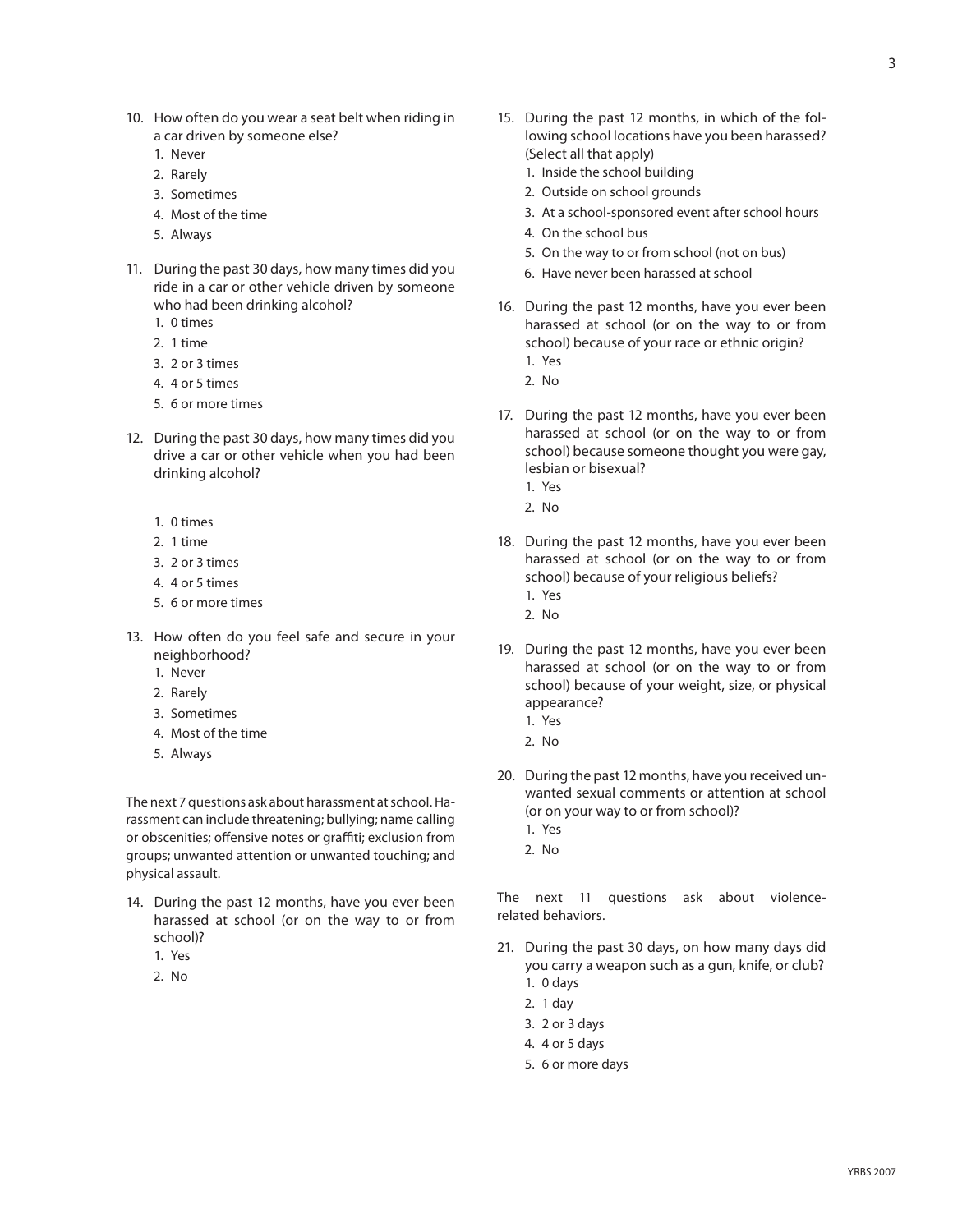- 22. During the past 30 days, on how many days did you carry a gun?
	- 1. 0 days
	- 2. 1 day
	- 3. 2 or 3 days
	- 4. 4 or 5 days
	- 5. 6 or more days
- 23. During the past 30 days, on how many days did you carry a weapon such as a gun, knife, or club on school property?
	- 1. 0 days
	- 2. 1 day
	- 3. 2 or 3 days
	- 4. 4 or 5 days
	- 5. 6 or more days
- 24. During the past 30 days, on how many days did you not go to school because you felt you would be unsafe at school or on your way to or from school?
	- 1. 0 days
	- 2. 1 day
	- 3. 2 or 3 days
	- 4. 4 or 5 days
	- 5. 6 or more days
- 25. During the past 12 months, how many times has someone threatened or injured you with a weapon such as a gun, knife, or club on school property?
	- 1. 0 times
	- 2. 1 time
	- 3. 2 or 3 times
	- 4. 4 or 5 times
	- 5. 6 or 7 times
	- 6. 8 or 9 times
	- 7. 10 or 11 times
	- 8. 12 or more times
	- 1. 0 times
- 26. During the past 12 months, how many times were you in a physical fight?
	- 1. 0 times
	- 2. 1 time
	- 3. 2 or 3 times
	- 4. 4 or 5 times
	- 5. 6 or 7 times
	- 6. 8 or 9 times
	- 7. 10 or 11 times
	- 8. 12 or more times
- 27. During the past 12 months, how many times were you in a physical fight in which you were injured and had to be treated by a doctor or nurse? 1. 0 times
	- 2. 1 time
	- 3. 2 or 3 times
	- 4. 4 or 5 times
	- 5. 6 or more times
- 28. During the past 12 months, how many times were you in a physical fight on school property?
	- 1. 0 times
	- 2. 1 time
	- 3. 2 or 3 times
	- 4. 4 or 5 times
	- 5. 6 or 7 times
	- 6. 8 or 9 times
	- 7. 10 or 11 times
	- 8. 12 or more times
- 29. During the past 12 months, did your boyfriend or girlfriend ever hit, slap, or physically hurt you on purpose?
	- 1. Yes
	- 2. No
- 30. Have you ever been forced to have sexual intercourse when you did not want to?
	- 1. Yes
	- 2. No
- 31. Other than forced sexual intercourse, have you ever been touched sexually when you did not want to be touched?
	- 1. Yes
	- 2. No

The next 5 questions ask about sad feelings and attempted suicide. Sometimes people feel so depressed about the future that they may consider attempting suicide, that is, taking some action to end their own life.

- 32. During the past 12 months, did you ever feel so sad or hopeless almost every day for two weeks or more in a row that you stopped doing some usual activities?
	- 1. Yes
	- 2. No
- 33. During the past 12 months, did you ever seriously consider attempting suicide?
	- 1. Yes
	- 2. No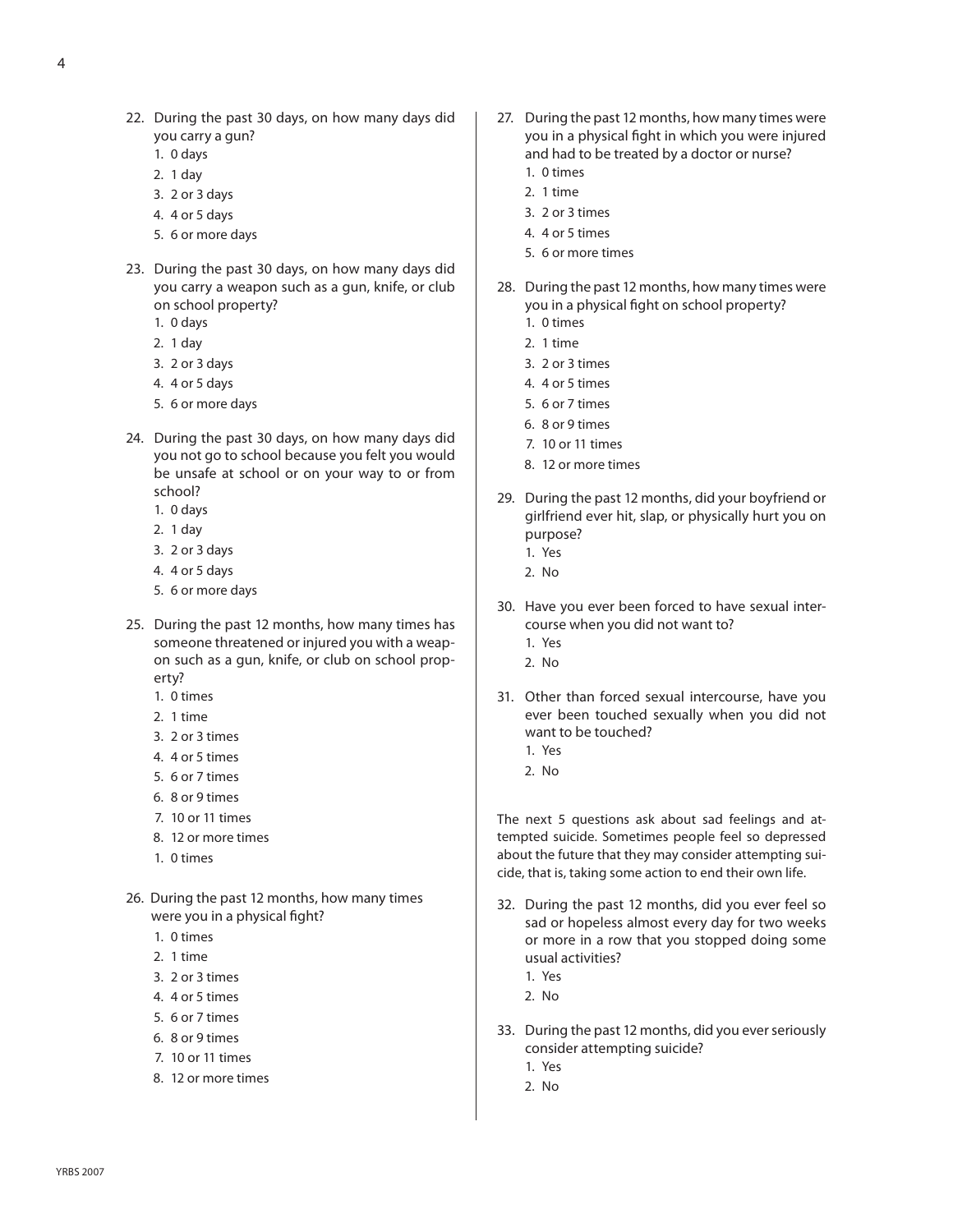- 34. During the past 12 months, did you make a plan about how you would attempt suicide? 1. Yes
	-
	- 2. No
- 35. During the past 12 months, how many times did you actually attempt suicide?
	- 1. 0 times
	- 2. 1 time
	- 3. 2 or 3 times
	- 4. 4 or 5 times
	- 5. 6 or more times
- 36. If you attempted suicide during the past 12 months, did any attempt result in an injury, poisoning, or overdose that had to be treated by a doctor or nurse?
	- 1. I did not attempt suicide during the past 12 months
	- 2. Yes
	- 3. No

The next 15 questions ask about tobacco use.

- 37. Have you ever tried cigarette smoking, even one or two puffs?
	- 1. Yes
	- 2. No
- 38. How old were you when you smoked a whole cigarette for the first time?
	- 1. I have never smoked a whole cigarette
	- 2. 8 years old or younger
	- 3. 9 or 10 years old
	- 4. 11 or 12 years old
	- 5. 13 or 14 years old
	- 6. 15 or 16 years old
	- 7. 17 years old or older
- 39. During the past 30 days, on how many days did you smoke cigarettes?
	- 1. 0 days
	- 2. 1 or 2 days
	- 3. 3 to 5 days
	- 4. 6 to 9 days
	- 5. 10 to 19 days
	- 6. 20 to 29 days
	- 7. All 30 days
- 40. During the past 30 days, on the days you smoked, how many cigarettes did you smoke per day?
	- 1. I did not smoke cigarettes during the past 30 days
	- 2. Less than 1 cigarette per day
	- 3. 1 cigarette per day
	- 4. 2 to 5 cigarettes per day
	- 5. 6 to 10 cigarettes per day
	- 6. 11 to 20 cigarettes per day
	- 7. More than 20 cigarettes per day
- 41. During the past 30 days, how did you usually get your own cigarettes? (Select only one response.)
	- 1. I did not smoke cigarettes during the past 30 days
	- 2. I bought them in a store such as a conve nience store, supermarket, discount store, or gas station
	- 3. I bought them from a vending machine
	- 4. I gave someone else money to buy them for me
	- 5. I borrowed (or bummed) them from some one else
	- 6. A person 18 years old or older gave them to me
	- 7. I took them from a store or family member
	- 8. I got them some other way
- 42. During the past 30 days, on how many days did you smoke cigarettes on school property?
	- 1. 0 days
	- 2. 1 or 2 days
	- 3. 3 to 5 days
	- 4. 6 to 9 days
	- 5. 10 to 19 days
	- 6. 20 to 29 days
	- 7. All 30 days
- 43. Have you ever smoked cigarettes daily, that is, at least one cigarette every day for 30 days?
	- 1. Yes
	- 2. No
- 44. During the past 12 months, did you ever try to quit smoking cigarettes?
	- 1. I did not smoke during the past 12 months
	- 2. Yes
	- 3. No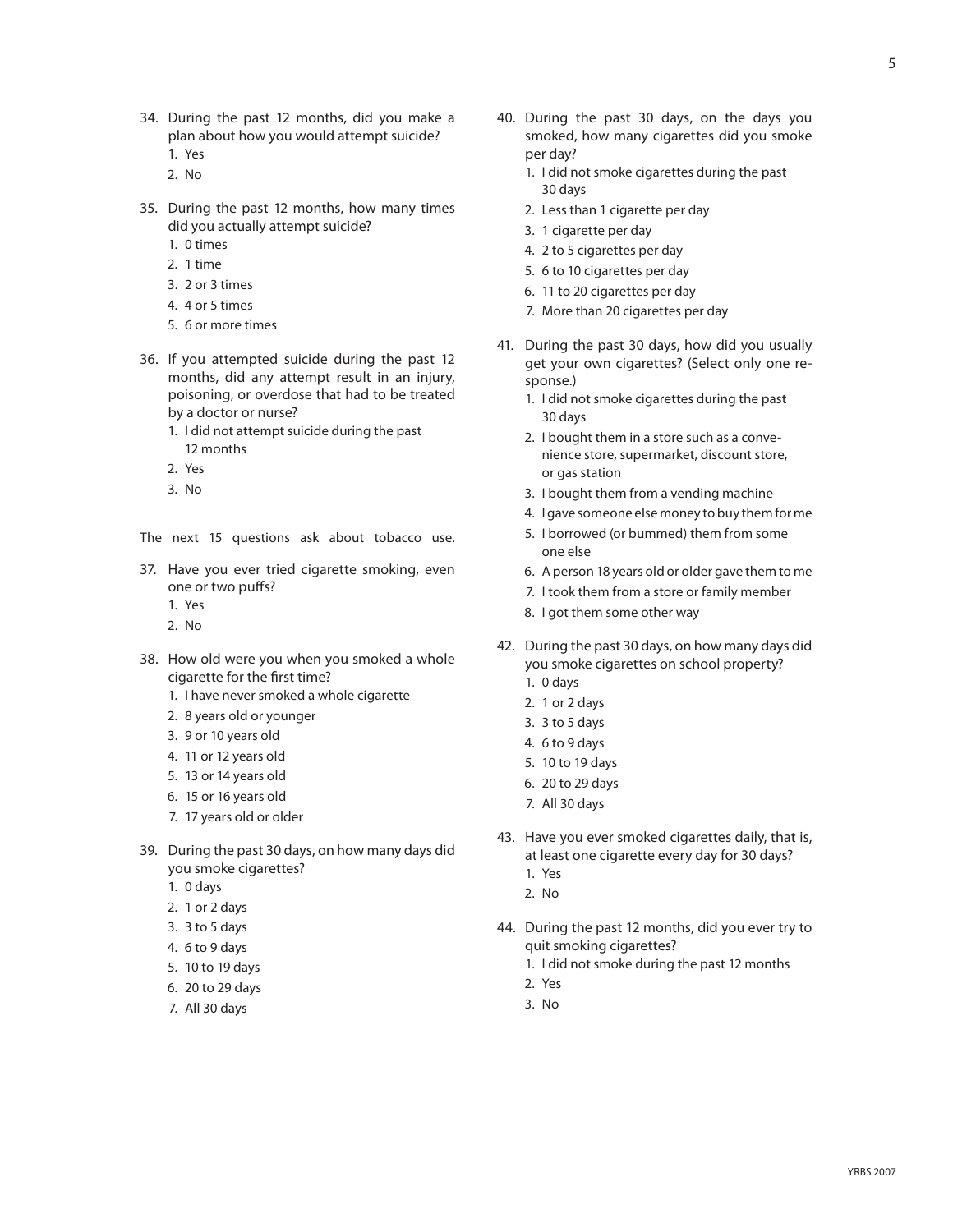- 45. During the past 30 days, on how many days did you use chewing tobacco, snuff, or dip, such as Redman, Levi Garrett, Beechnut, Skoal, Skoal Bandits, or Copenhagen?
	- 1. 0 days
	- 2. 1 or 2 days
	- 3. 3 to 5 days
	- 4. 6 to 9 days
	- 5. 10 to 19 days
	- 6. 20 to 29 days
	- 7. All 30 days
- 46. During the past 30 days, on how many days did you use chewing tobacco, snuff, or dip on school property?
	- 1. 0 days
	- 2. 1 or 2 days
	- 3. 3 to 5 days
	- 4. 6 to 9 days
	- 5. 10 to 19 days
	- 6. 20 to 29 days
	- 7. All 30 days
- 47. During the past 30 days, on how many days did you smoke cigars, cigarillos, or little cigars?
	- 1. 0 days
	- 2. 1 or 2 days
	- 3. 3 to 5 days
	- 4. 6 to 9 days
	- 5. 10 to 19 days
	- 6. 20 to 29 days
	- 7. All 30 days
- 48. How much do you think people risk harming themselves (physically or in other ways) if they smoke one or more packs of cigarettes per day?
	- 1. No risk
	- 2. Slight risk
	- 3. Moderate risk
	- 4. Great risk
- 49. How wrong do you think it is for someone your age to smoke cigarettes?
	- 1. Very Wrong
	- 2. Wrong
	- 3. A Little Bit Wrong
	- 4. Not Wrong at All
- 50. Think of your four best friends (the friends you feel closest to). In the past year (12 months), how many of your best friends have smoked cigarettes?
	- 1. None of my friends
	- 2. One of my friends
	- 3. Two of my friends
	- 4. Three of my friends
	- 5. Four of my friends
- 51. How wrong do your parents/guardians feel it would be for you to smoke cigarettes?
	- 1. Very Wrong
	- 2. Wrong
	- 3. A Little Bit Wrong
	- 4. Not Wrong at All

The next 10 questions ask about drinking alcohol. This includes drinking beer, wine, wine coolers, and liquor such as rum, gin, vodka, or whiskey. For these questions, drinking alcohol does not include drinking a few sips of wine for religious purposes.

- 52. During your life, on how many days have you had at least one drink of alcohol?
	- 1. 0 days
	- 2. 1 or 2 days
	- 3. 3 to 9 days
	- 4. 10 to 19 days
	- 5. 20 to 39 days
	- 6. 40 to 99 days
	- 7. 100 or more days
- 53. How old were you when you had your first drink of alcohol other than a few sips?
	- 1. I have never had a drink of alcohol other than a few sips
	- 2. 8 years old or younger
	- 3. 9 or 10 years old
	- 4. 11 or 12 years old
	- 5. 13 or 14 years old
	- 6. 15 or 16 years old
	- 7. 17 years old or older
- 54. During the past 30 days, on how many days did you have at least one drink of alcohol?
	- 1. 0 days
	- 2. 1 or 2 days
	- 3. 3 to 5 days
	- 4. 6 to 9 days
	- 5. 10 to 19 days
	- 6. 20 to 29 days
	- 7. All 30 days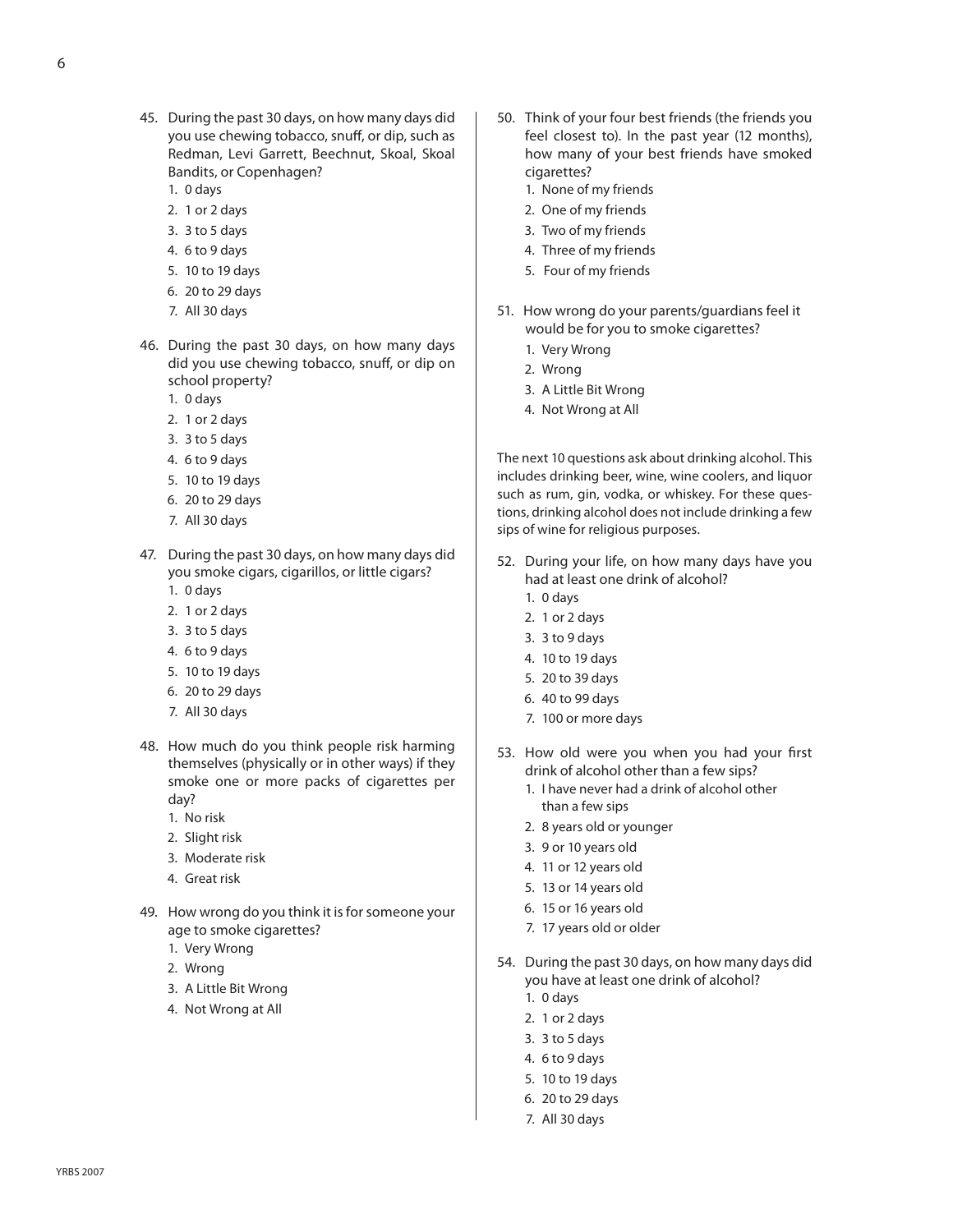- 55. During the past 30 days, on how many days did you have 5 or more drinks of alcohol in a row, that is, within a couple of hours?
	- 1. 0 days
	- 2. 1 day
	- 3. 2 days
	- 4. 3 to 5 days
	- 5. 6 to 9 days
	- 6. 10 to 19 days
	- 7. 20 or more days
- 56. During the past 30 days, how did you usually get the alcohol you drank?
	- 1. I did not drink during the past 30 days
	- 2. I bought it in a store such as a liquor store, convenience store, supermarket, discount store, or gas station
	- 3. I bought it at a restaurant, bar, or club
	- 4. I bought it at a public event such as a concert or sporting event
	- 5. I gave someone else money to buy it for me
	- 6. Someone gave it to me
	- 7. I took it from a store or family member
	- 8. I got it some other way
- 57. During the past 30 days, on how many days did you have at least one drink of alcohol on school property?
	- 1. 0 days
	- 2. 1 or 2 days
	- 3. 3 to 5 days
	- 4. 6 to 9 days
	- 5. 10 to 19 days
	- 6. 20 to 29 days
	- 7. All 30 days
- 58. How much do you think people risk harming themselves (physically or in other ways) if they take one or two drinks of an alcoholic beverage (beer, wine, liquor) nearly every day?
	- 1. No risk
	- 2. Slight risk
	- 3. Moderate risk
	- 4. Great risk
- 59. How wrong do you think it is for someone your age to drink beer, wine, or hard liquor, (for example, vodka, whiskey, or gin) regularly?
	- 1. Very Wrong
	- 2. Wrong
	- 3. A Little Bit Wrong
	- 4. Not Wrong at All
- 60. Think of your four best friends (the friends you feel closes to). In the past year (12 months), how many of your best friends have tried beer, wine, or hard liquor (for example, vodka, whiskey, or gin) when their parents didn't know about it?
	- 1. None of my friends
	- 2. One of my friends
	- 3. Two of my friends 4. Three of my friends
	- 5. Four of my friends
- 61. How wrong do your parents/guardians feel it would be for you to drink beer, wine or hard liquor (for example, vodka, whiskey, or gin)
	- regularly? 1. Very Wrong
	- 2. Wrong
	- 3. A Little Bit Wrong
	-
	- 4. Not Wrong at All

The next 8 questions ask about marijuana use. Marijuana also is called grass or pot.

- 62. During your life, how many times have you used marijuana?
	- 1. 0 times
	- 2. 1 or 2 times
	- 3. 3 to 9 times
	- 4. 10 to 19 times
	- 5. 20 to 39 times
	- 6. 40 to 99 times
	- 7. 100 or more times
- 63. How old were you when you tried marijuana for the first time?
	- 1. I have never tried marijuana
	- 2. 8 years old or younger
	- 3. 9 or 10 years old
	- 4. 11 or 12 years old
	- 5. 13 or 14 years old
	- 6. 15 or 16 years old
	- 7. 17 years old or older
- 64. During the past 30 days, how many times did you use marijuana?
	- 1. 0 times
	- 2. 1 or 2 times
	- 3. 3 to 9 times
	- 4. 10 to 19 times
	- 5. 20 to 39 times
	- 6. 40 or more times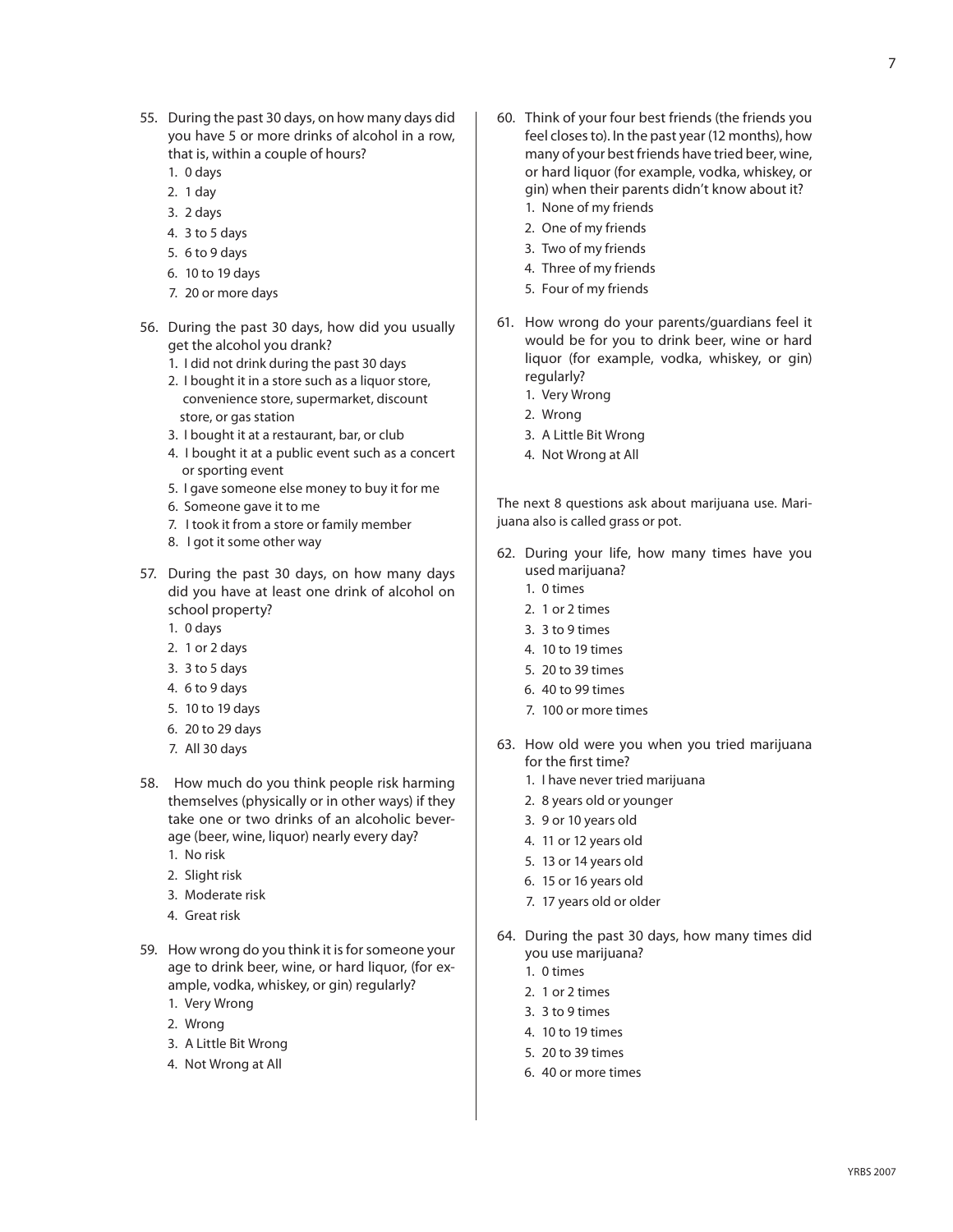8

- 65. During the past 30 days, how many times did you use marijuana on school property?
	- 1. 0 times
	- 2. 1 or 2 times
	- 3. 3 to 9 times
	- 4. 10 to 19 times
	- 5. 20 to 39 times
	- 6. 40 or more times
- 66. How much do you think people risk harming themselves (physically or in other ways) if they smoke marijuana regularly?
	- 1. No risk
	- 2. Slight risk
	- 3. Moderate risk
	- 4. Great risk
- 67. How wrong do you think it is for someone your age to smoke marijuana?
	- 1. Very Wrong
	- 2. Wrong
	- 3. A Little Bit Wrong
	- 4. Not Wrong at All
- 68. Think of your four best friends (the friends you feel closes to). In the past year (12 months), how many of your best friends have used marijuana?
	- 1. None of my friends
	- 2. One of my friends
	- 3. Two of my friends
	- 4. Three of my friends
	- 5. Four of my friends
- 69. How wrong do your parents/guardians feel it would be for you to smoke marijuana?
	- 1. Very Wrong
	- 2. Wrong
	- 3. A Little Bit Wrong
	- 4. Not Wrong at All

The next 11 questions ask about other drugs.

- 70. During your life, how many times have you used any form of cocaine, including powder, crack, or freebase?
	- 1. 0 times
	- 2. 1 or 2 times
	- 3. 3 to 9 times
	- 4. 10 to 19 times
	- 5. 20 to 39 times
	- 6. 40 or more times
- 71. During the past 30 days, how many times did you use any form of cocaine, including powder, crack, or freebase?
	- 1. 0 times
	- 2. 1 or 2 times
	- 3. 3 to 9 times
	- 4. 10 to 19 times
	- 5. 20 to 39 times
	- 6. 40 or more times
- 72. During your life, how many times have you sniffed glue, breathed the contents of aerosol spray cans, or inhaled any paints or sprays to get high?
	- 1. 0 times
	- 2. 1 or 2 times
	- 3. 3 to 9 times
	- 4. 10 to 19 times
	- 5. 20 to 39 times
	- 6. 40 or more times
- 73. During your life, how many times have you used heroin (also called smack, junk, or China White)?
	- 1. 0 times
	- 2. 1 or 2 times
	- 3. 3 to 9 times
	- 4. 10 to 19 times
	- 5. 20 to 39 times
	- 6. 40 or more times
- 74. During your life, how many times have you used methamphetamines (also called speed, crystal, crank, or ice)?
	- 1. 0 times
	- 2. 1 or 2 times
	- 3. 3 to 9 times
	- 4. 10 to 19 times
	- 5. 20 to 39 times
	- 6. 40 or more times
- 75. During the past 30 days, how many times have you used methamphetamines (also called speed, crystal, crank, or ice)?
	- 1. 0 times
	- 2. 1 or 2 times
	- 3. 3 to 9 times
	- 4. 10 to 19 times
	- 5. 20 to 39 times
	- 6. 40 or more times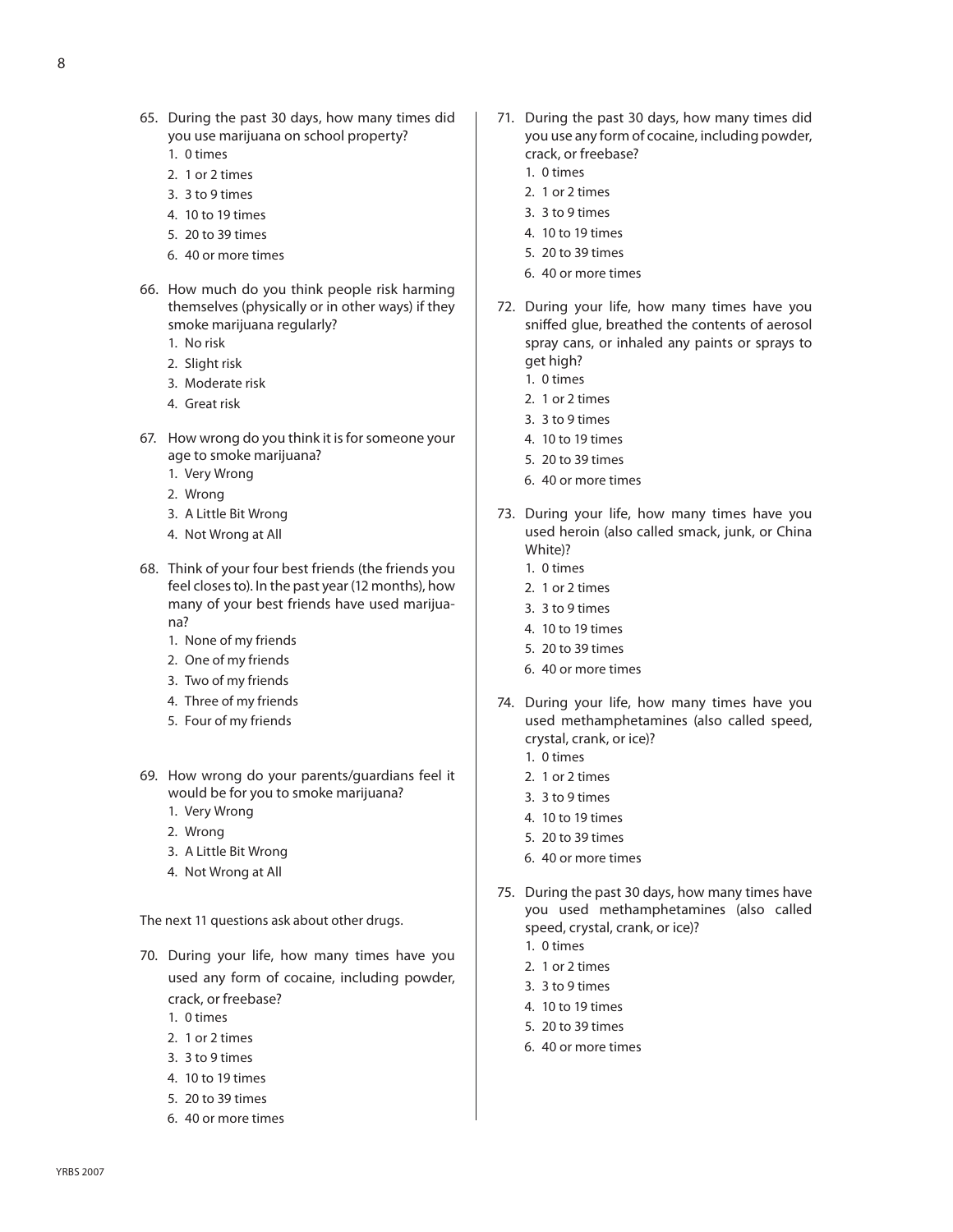- 76. During your life, how many times have you used ecstasy (also called MDMA)?
	- 1. 0 times
	- 2. 1 or 2 times
	- 3. 3 to 9 times
	- 4. 10 to 19 times
	- 5. 20 to 39 times
	- 6. 40 or more times
- 77. During your life, how many times have you used any other type of illegal drug such as LSD (acid), PCP, mushrooms, Ketamine (Special K), Rohypnol (Roofies), or GHB?
	- 1. 0 times
	- 2. 1 or 2 times
	- 3. 3 to 9 times
	- 4. 10 to 19 times
	- 5. 20 to 39 times
	- 6. 40 or more times
- 78. During your life, how many times have you taken steroid pills or shots without a doctor's prescription?
	- 1. 0 times
	- 2. 1 or 2 times
	- 3. 3 to 9 times
	- 4. 10 to 19 times
	- 5. 20 to 39 times
	- 6. 40 or more times
- 79. During your life, how many times have you used a needle to inject any illegal drug into your body?
	- 1. 0 times 2. 1 time
	-
	- 3. 2 or more times
- 80. During the past 12 months, has anyone offered, sold, or given you an illegal drug on school property? 1. Yes
	-
	- 2. No

The next 9 questions ask about sexual behavior.

- 81. Have you ever had sexual intercourse?
	- 1. Yes
	- 2. No
- 82. How old were you when you had sexual intercourse for the first time?
	- 1. I have never had sexual intercourse
	- 2. 11 years old or younger
	- 3. 12 years old
	- 4. 13 years old
	- 5. 14 years old
	- 6. 15 years old
	- 7. 16 years old
	- 8. 17 years old or older
- 83. The first time you had sexual intercourse, how old was your partner?
	- 1. I have never had sexual intercourse
	- 2. 5 or more years younger
	- 3. 3 to 4 years younger
	- 4. About the same age
	- 5. 3 to 4 years older
	- 6. 5 or more years older
- 84. During your life, with how many people have you had sexual intercourse?
	- 1. I have never had sexual intercourse
	- 2. 1 person
	- 3. 2 people
	- 4. 3 people
	- 5. 4 people
	- 6. 5 people
	- 7. 6 or more people
- 85. During the past 3 months, with how many people did you have sexual intercourse?
	- 1. I have never had sexual intercourse
	- 2. I have had sexual intercourse, but not during the past 3 months
	- 3. 1 person
	- 4. 2 people
	- 5. 3 people
	- 6. 4 people
	- 7. 5 people
	- 8. 6 or more people
- 86. Did you drink alcohol or use drugs before you had sexual intercourse the last time?
	- 1. I have never had sexual intercourse
	- 2. Yes
	- 3. No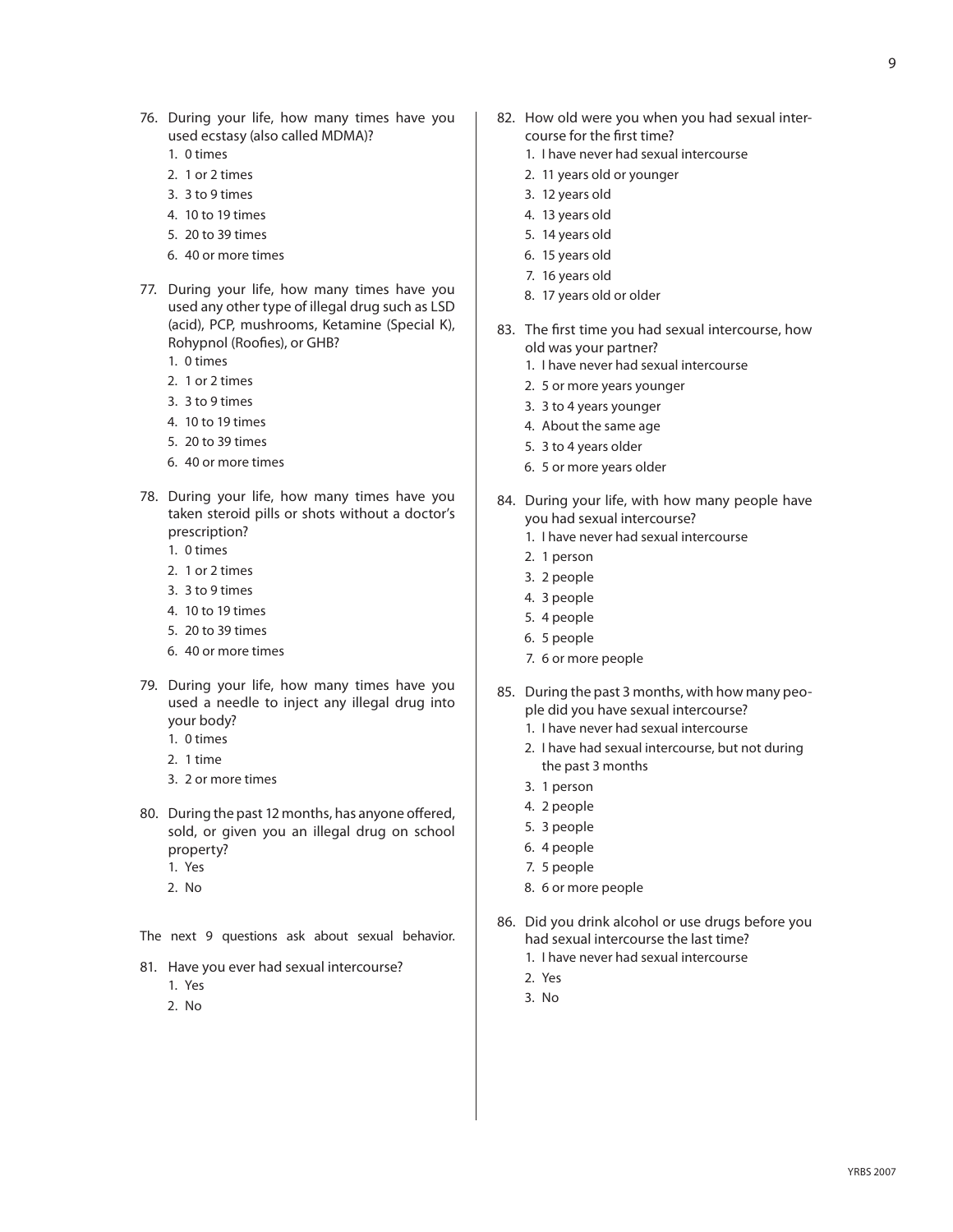- 87. The last time you had sexual intercourse, did you or your partner use a condom?
	- 1. I have never had sexual intercourse
	- 2. Yes
	- 3. No
- 88. The last time you had sexual intercourse, what one method did you or your partner use to prevent pregnancy? (Select only one response.)
	- 1. I have never had sexual intercourse
	- 2. No method was used to prevent pregnancy
	- 3. Birth control pills
	- 4. Condoms
	- 5. Depo-Provera (injectable birth control)
	- 6. Withdrawal
	- 7. Some other method
	- 8. Not sure
- 89. How many times have you been pregnant or gotten someone pregnant?
	- 1. 0 times
	- 2. 1 time
	- 3. 2 or more times
	- 4. Not sure

The next 7 questions ask about body weight.

- 90. How do you describe your weight?
	- 1. Very underweight
	- 2. Slightly underweight
	- 3. About the right weight
	- 4. Slightly overweight
	- 5. Very overweight
- 91. Which of the following are you trying to do about your weight?
	- 1. Lose weight
	- 2. Gain weight
	- 3. Stay the same weight
	- 4. I am not trying to do anything about my weight
- 92. During the past 30 days, did you exercise to lose weight or to keep from gaining weight?
	- 1. Yes
	- 2. No
- 93. During the past 30 days, did you eat less food, fewer calories, or foods low in fat to lose weight or to keep from gaining weight?
	- 1. Yes
	- 2. No
- 94. During the past 30 days, did you go without eating for 24 hours or more (also called fasting) to lose weight or to keep from gaining weight?
	- 1. Yes
	- 2. No
- 95. During the past 30 days, did you take any diet pills, powders, or liquids without a doctor's advice to lose weight or to keep from gaining weight? (Do not include meal replacement products such as Slim Fast.)
	- 1. Yes
	- 2. No
- 96. During the past 30 days, did you vomit or take laxatives to lose weight or to keep from gaining weight?
	- 1. Yes
	- 2. No

The next 4 questions ask about physical activity.

- 97. During the past 7 days, on how many days were you physically active for a total of at least 60 minutes per day? (Add up all the time you spend in any kind of physical activity that increases your heart rate and makes you breathe hard some of the time.)
	- 1. 0 days
	- 2. 1 day
	- 3. 2 days
	- 4. 3 days
	- 5. 4 days
	- 6. 5 days
	- 7. 6 days
	- 8. 7 days
- 98. On an average school day, how many hours do you watch TV?
	- 1. I do not watch TV on an average school day
	- 2. Less than 1 hour per day
	- 3. 1 hour per day
	- 4. 2 hours per day
	- 5. 3 hours per day
	- 6. 4 hours per day
	- 7. 5 or more hours per day